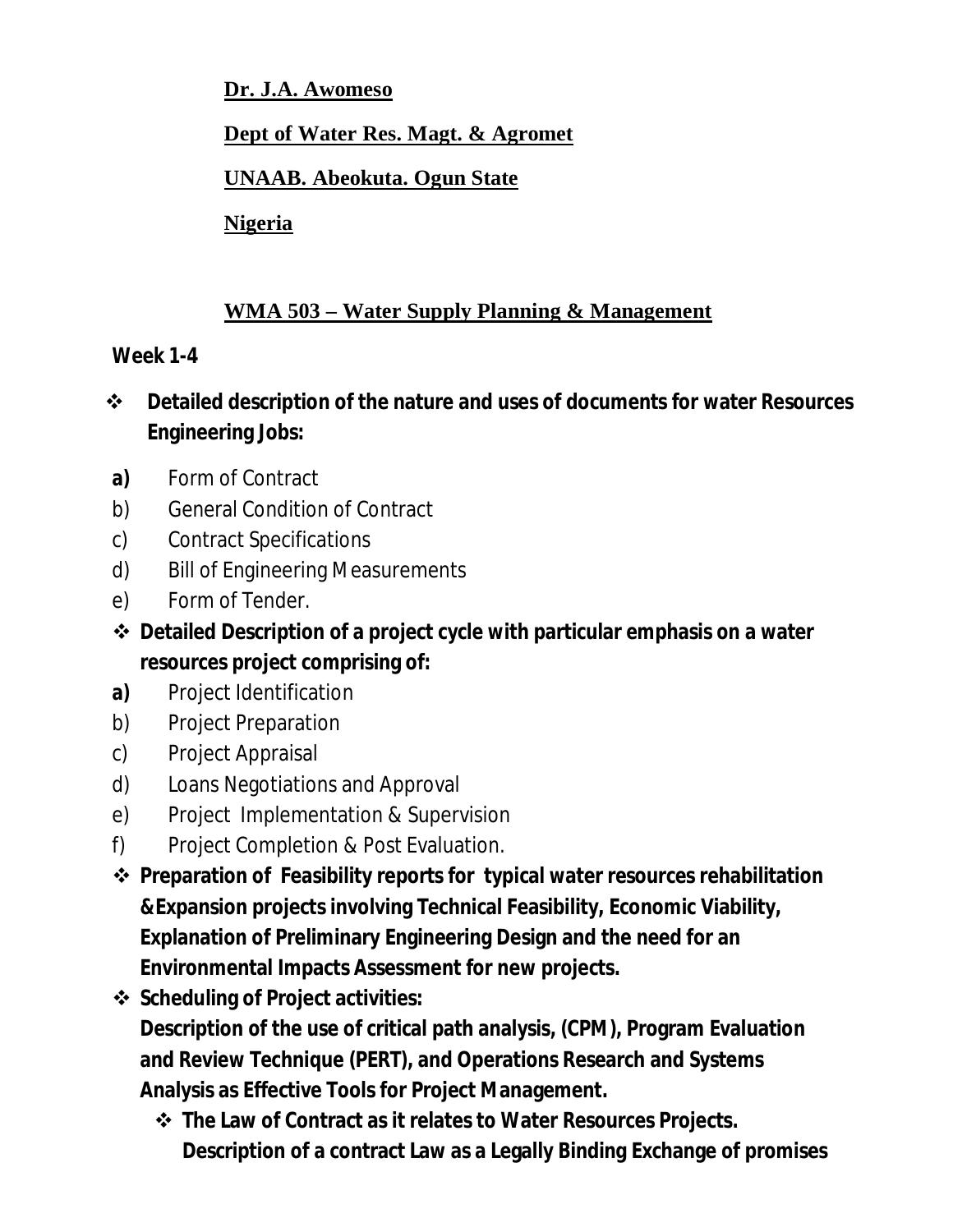**or agreement between the Client and the Contractors and Consultants (Parties). Explanation of Contract Law consisting of the following elements:-**

- **a)** Offer and Acceptance,
- b) Consideration,
- c) Performance or Delivery Formalities and Writing,
- d) Uncertainty,
- e) Incompleteness & Severance etc.

## **WMA 510 (Watershed Management)**

Week 8-10

# **Sanitation and Excreta Disposal**

Description of the various methods of the disposal of Human body wastes: Pit privy Aqua privy, the septic tank etc.

Waste Water Treatment for Rural Community

• Sedimentation-Sedimentation tanks are used to settle out the suspended insoluble particles contained in raw sewage. This process involves the